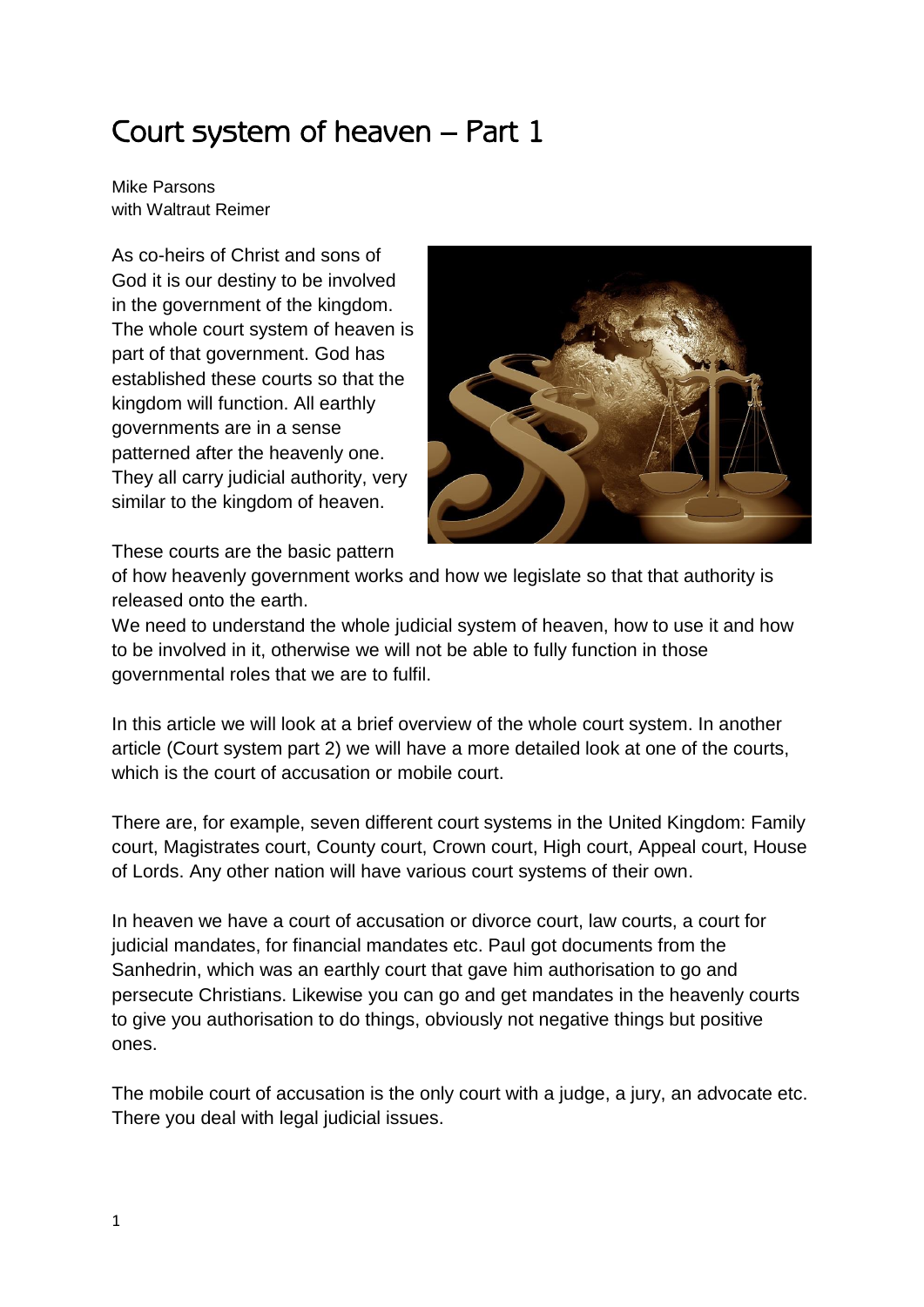All the other courts are more councils or assemblies and deal with kingdom administrative government. They are administrative places of authority; all function differently and look different from each other.

The difference between the mobile court and the others is important to know because you deal differently with that kind of court where you have a judge, an advocate etc., than with chancellors or a council.



## **Heaven's Court System**

The heavenly courts are located in the different dimensions of heaven. Those dimensions are: first of all the 'kingdom of God', then the 'kingdom of heaven', next the dimension called 'heaven' and then 'heaven of heavens'.

The cherubim and the fiery sword prevent access to anything beyond the kingdom of God where the pathway leads to the eternal tree of life and the eternal way. There is no access there for anything or anyone beside those who are born again and the angelic who did not fall.

All of heaven is patterned after the tabernacle, so the realms of heaven are outer court, inner court, and holy of holies.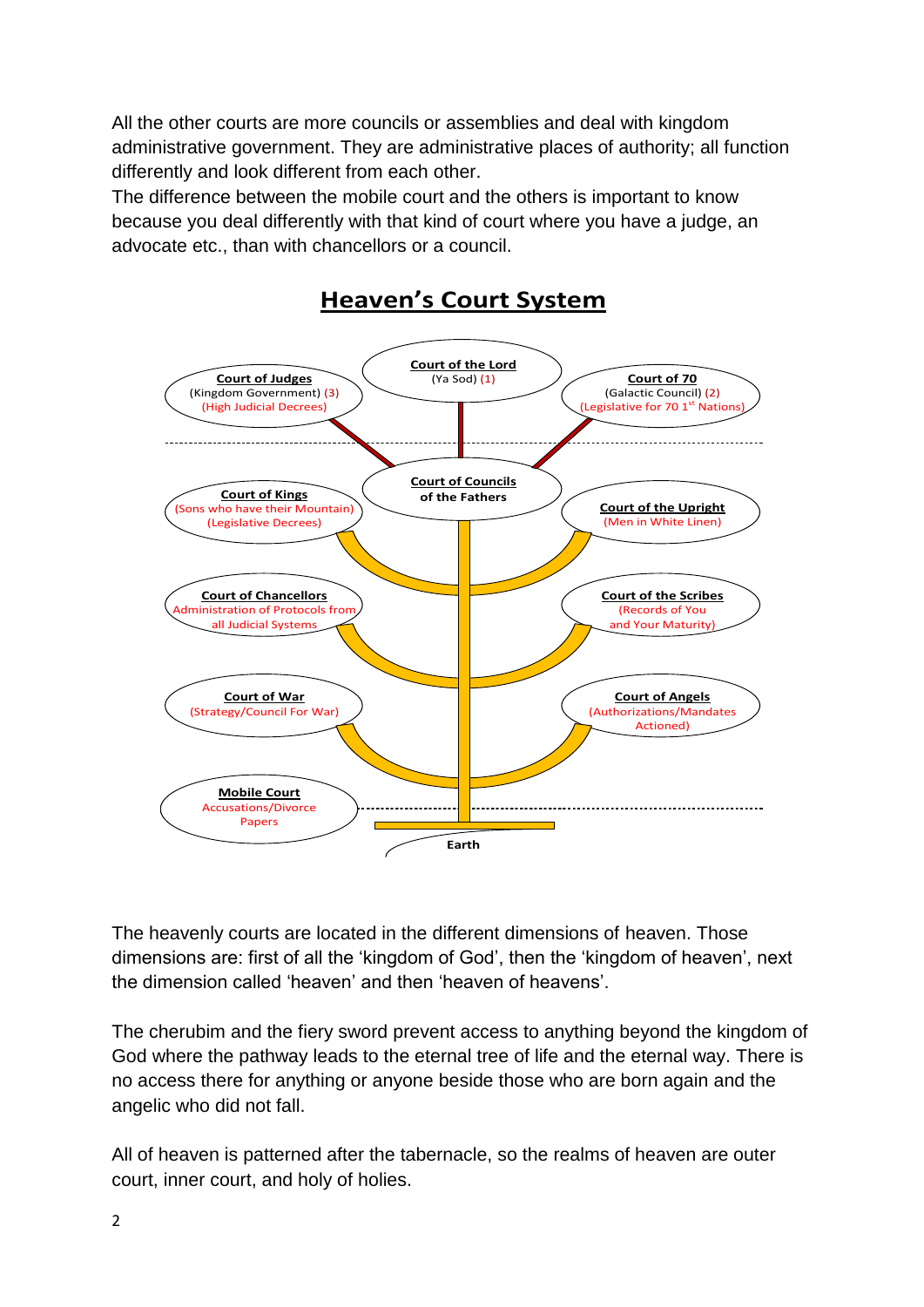

The **kingdom of God** realm is where the mountains which represent our spheres of authority are located. There are also battles to be fought and won regarding the everlasting doors.

In terms of the court system it is the place of the mobile court, the court of war and the court of angels.

In the court of war or strategy you can present a mandate which has already been authorised to get wisdom or insight for the outworking of that mandate.

With a mandate that has been authorised we can then go to the court of angels to look for those angels for whom this mandate is part of their mission. Then the angels get released on that assignment.

There are probably angels attached to certain scrolls, missions, assignments that we need to go and find. So in that court we are looking for the angels that are ascribed to our assignment.

The next realm is the **kingdom of heaven** where you have the court of chancellors and the court of scribes.

In that realm are also other things like the table of bread, the altar of incense, the menorah etc. The altar of incense is the place where we present ourselves as living sacrifices.

Wisdom`s heights is the top of the kingdom of heaven.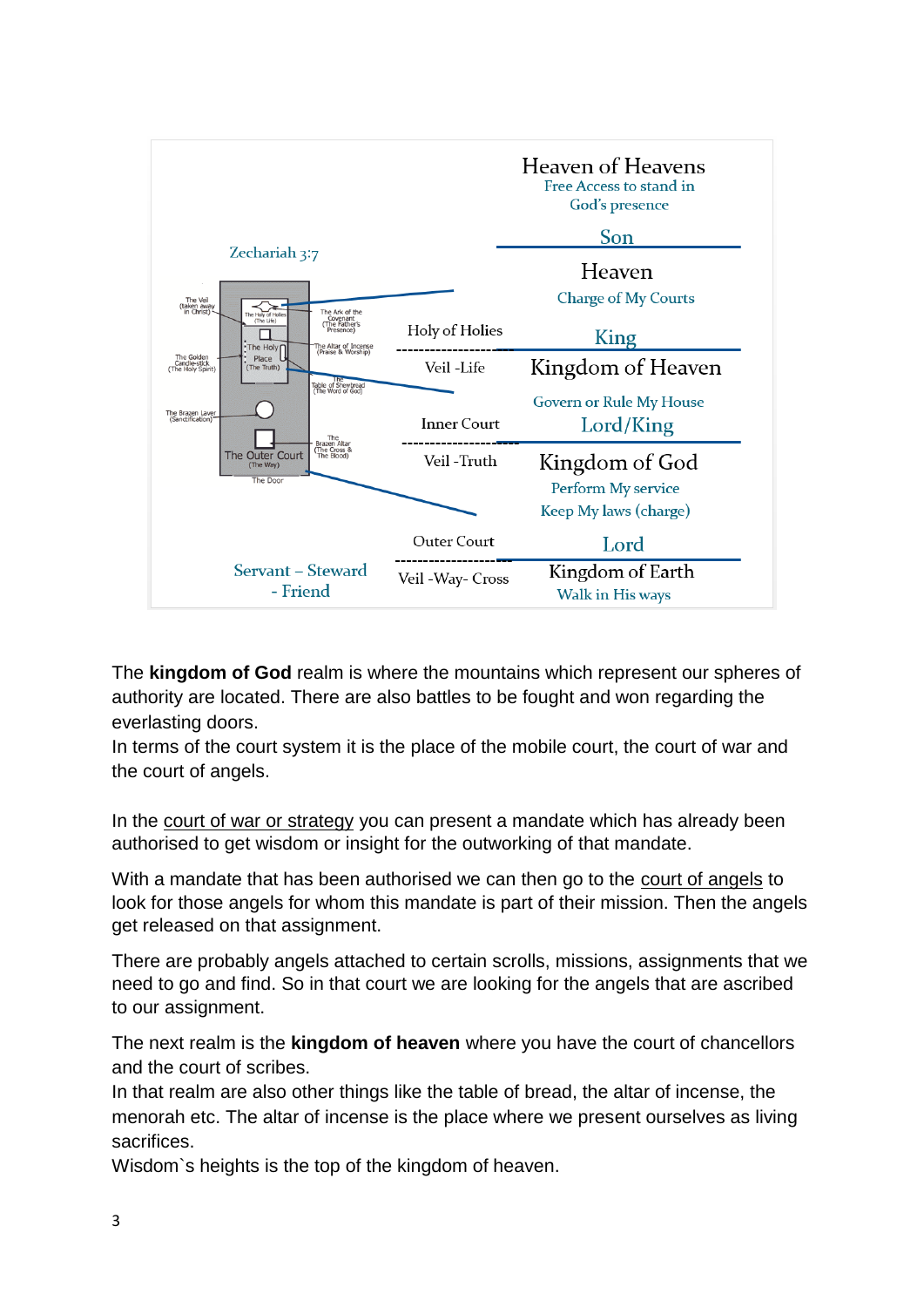The court of chancellors.

When you are given a higher level of governmental authority, you can take your mandates and scrolls to the chancellors' court. It is a place where administrative protocols and judicial papers get authorised and sealed.

The court of scribes is where you take your sealed and authorised mandates to get them written into the records or the statutes.

The scribes record everything that happens everywhere, even the scroll of your life is recorded there.

We do have access to go into that record room and see the recorded scrolls for our spheres of government.

In the dimension '**heaven'** are Zion, the mountain of God, the throne of God, the judgment seat of Christ, the tree of life, and the garden of God.

There we also find the mercy seat and the holy of holies as well as three further courts.

The court of kings. When you are given kingship you get an orb, and you begin to get authority to learn how to legislate. In this court you can decree laws, make new laws as well as get legislation that already exists, so that you can start to administrate it.

The court of the council of the fathers is a place for very high level tasks. I personally was only allowed to enter it after I got my chancellor's seal.

The last court in that dimension is the court of the upright (the men in white linen or the cloud of witnesses).

It is a court you can go to meet with the men in white linen or the cloud of witnesses. You can present scrolls or a blueprint with legislation. They are very keen to be involved in areas that are representative of their mandates and they want to give us insight and experience and help us in our journey.

The highest courts are in the dimension **'heaven of heavens'**. The highest one of all is the court of the Lord or the Ya`Sod of God. It is a place where the destiny scroll agreements are made which are later revealed to our spirits.

Many other things are happening here, but so far we only have limited experience in this place.

Then there is the Galactic Council, or court of seventy.

This court is the highest court that we can and should operate in. Most of those operating there at the moment are not from this generation because we have not been mature enough to access it.

Very high level decision making is taking place here, leading to the fact/possibility of